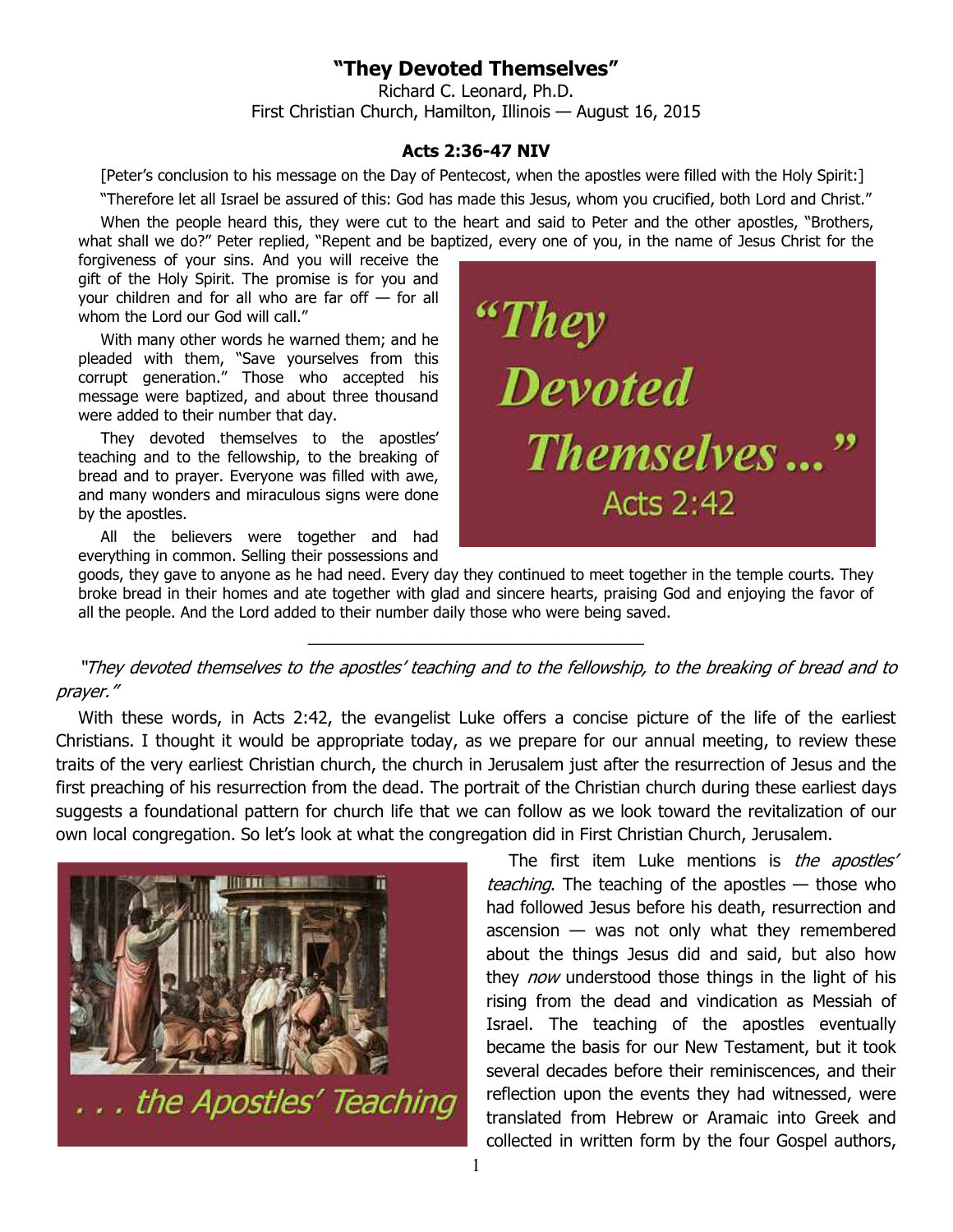Matthew, Mark, Luke, and John. Meanwhile, the apostles' teaching circulated in oral form in the early Christian community.

Lest we suppose that information transmitted by word of mouth is less stable than written material, we need to remind ourselves that Jewish culture placed a strong emphasis on memorization, especially of sacred writings. Writing and written materials were not as common in the ancient world as in our world; we have had printing, for example, only since the fifteenth century. When a piece of what scholars call "oral tradition" is transmitted in a community, many people remember and recite it, and this helps to control any errors that creep in. Tell a familiar story to your grandchildren, for example, one they have heard many times before, and then try to change the way the story turns out; you'll find they won't let you get away with that! We can be certain that the stories of what Jesus did and said didn't change much between the time the disciples first related them and the time they began to be written down, perhaps a generation later as the original witnesses were beginning to pass away.

But what, specifically, was "the apostles' teaching" to which those early Jerusalem Christians devoted themselves? Of course, it consisted of portions of the account of Jesus' life and ministry that eventually wound up in the Gospels. But it was more than that. For a clue to what was involved, notice what Luke says the risen Jesus told his disciples on the road to Emmaus: "'How foolish you are, and how slow of heart to believe all that the prophets have spoken! Did not the Christ have to suffer these things and then enter his glory?' And beginning with Moses and all the Prophets, he explained to them what was said in all the Scriptures concerning himself" (Luke 24:25-27).

The Scriptures of the early Christians were not their own writings, of course, but the Hebrew Scriptures what we call the Old Testament. And what Jesus was explaining to his disciples was how what he had done, in proclaiming the kingdom of God and then embodying God's new creation in his rising from the dead, was exactly what the Hebrew Scriptures had been driving toward for centuries. The emergence of God's kingdom on the human scene, and the working out of the Creator's plan for the renewal of a world he made and called "very good," was the hidden message of Moses and the Prophets of Israel, now revealed in the life, death, and resurrection of Messiah Jesus. Luke tells us, also, that during the forty days between Jesus' resurrection and his ascension to the Father he appeared to his disciples, teaching them about the kingdom of God (Acts 1:3). The "apostles' teaching" of the early Christian church was this message: In sending Israel's Messiah and raising him from the dead, God has done something to turn  $d$  human history around  $-$  to direct it back toward what he had in mind for the whole world in the first place.

Teaching, in the Christian church, may cover a wide range of important and worthwhile subjects: how we need to personally commit our lives to Jesus and receive God's forgiveness, how we can more faithfully serve the Lord and grow in the faith, how knowing Jesus is the key to a happy and blessed life, and so much more. But in all this we must never stray from "the apostles' teaching" — that the gospel of Messiah Jesus is the working out of God's plan for Israel, and through Israel for the entire world.

Luke tells us, in the second place, that the earliest Christian church devoted itself to fellowship. The Greek word here is *koinonia*, and the English word



"fellowship" is a weak attempt to translate this important New Testament idea. This "fellowship" is more than just having a friendly little get-together with coffee and doughnuts, or even a carry-in meal. Koinonia means a sharing of life, a *participation* in a family in which each member knows, and cares about, the needs, the pain,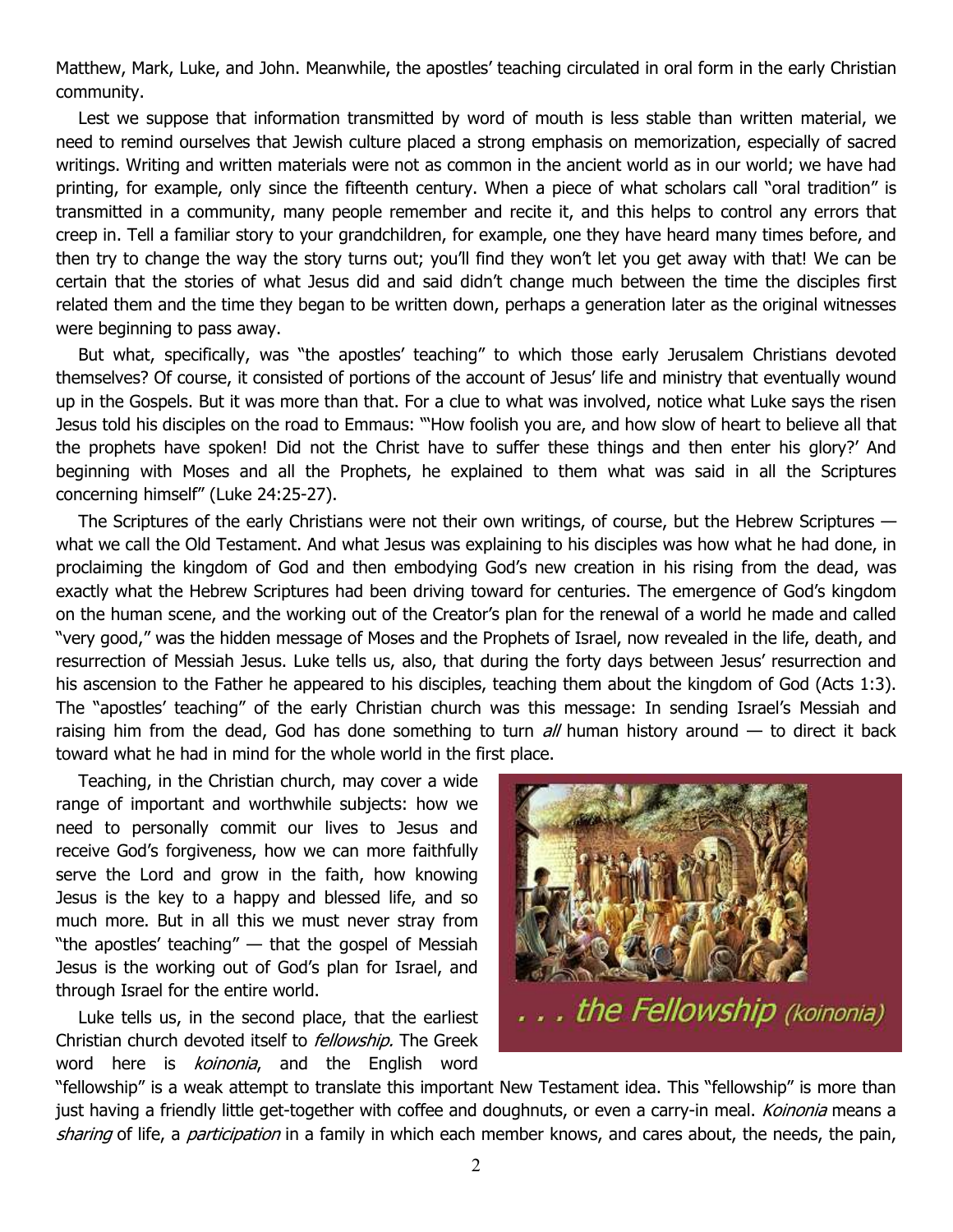the joys, the successes of the other members. In our passage from Acts, Luke tells us how the Jerusalem Christians lived out this fellowship, this koinonia: "All the believers were together and had everything in common. Selling their possessions and goods, they gave to anyone as he had need" (Acts 2:44-45).

This idea of the church's shared life is pervasive in the New Testament. We find it in the letters of Paul, where he urges much the same sort of common participation. An example is Galatians 6:2: "Carry each other's burdens, and in this way you will fulfill the law of Christ." Or, again, in Romans 12:13-16: "Share with God's people who are in need. Practice hospitality. Bless those who persecute you; bless and do not curse. Rejoice with those who rejoice; mourn with those who mourn. Live in harmony with one another." If any member suffers, Paul reminds us elsewhere, we all suffer.

For the members of First Christian Church, Jerusalem, it was never a matter of "just me and Jesus, my personal Savior." No, Jesus is my Savior *because I belong to his body*, and share in the common life of my fellow believers. In our individualistic American culture it's sometimes hard to get this concept across, but we dare not ignore it if we're going to be the church of the New Testament.



Thirdly, Luke tells us that the first Christians of Jerusalem devoted themselves to the breaking of bread. He states, "They broke bread in their homes and ate together with glad and sincere hearts" (Acts 2:46). Sharing in a common meal is one way of living out the *koinonia* we've just been describing. It was a central feature of early Christian gatherings, as we learn from Paul's letter to the Galatians; there he makes it clear that refusing to eat together with other believers, for whatever reason, is a denial of the gospel and a violation of the unity we have in Jesus.

The common meal, the "breaking of the loaf" (as the Greek text has it), is the origin of the Lord's

Supper or Holy Communion, when the church gathers around the loaf and the cup as Jesus commanded us to do. The shared meal is the sign of koinonia in the church's life. Indeed, Paul uses the word in describing the Lord's Supper in 1 Corinthians 10: "Is not the cup of thanksgiving for which we give thanks a participation (koinonia) in the blood of Christ? And is not the bread that we break a participation (koinonia) in the body of Christ? Because there is one loaf, we, who are many, are one body, for we all partake of the one loaf" (10:16- 17). Paul makes it clear, in 1 Corinthians 12, that the Lord's Supper is a shared meal, and that if any worshiper is allowed to go hungry while other stuff themselves that isn't really the Lord's Supper they're observing.

Today, the "breaking of bread" of the first Christians has become just a short ceremony in the worship of many churches. But originally it was a regular meal, where needs were met and everyone present was

satisfied with the good things of God. When we come to the Lord's Table during our worship time, we need to remember that it stands for something much greater than a small wafer and a glass of juice. It stands for "breaking bread" together as we remember, and minister to, the needs of every member of our local part of the body of Christ.

Finally, Luke tells us, in our passage from Acts, that those first Christians in Jerusalem devoted themselves "to prayer." The life of prayer was a central feature of their life together. But that didn't just mean that these Christians prayed individually, as they felt led from time to